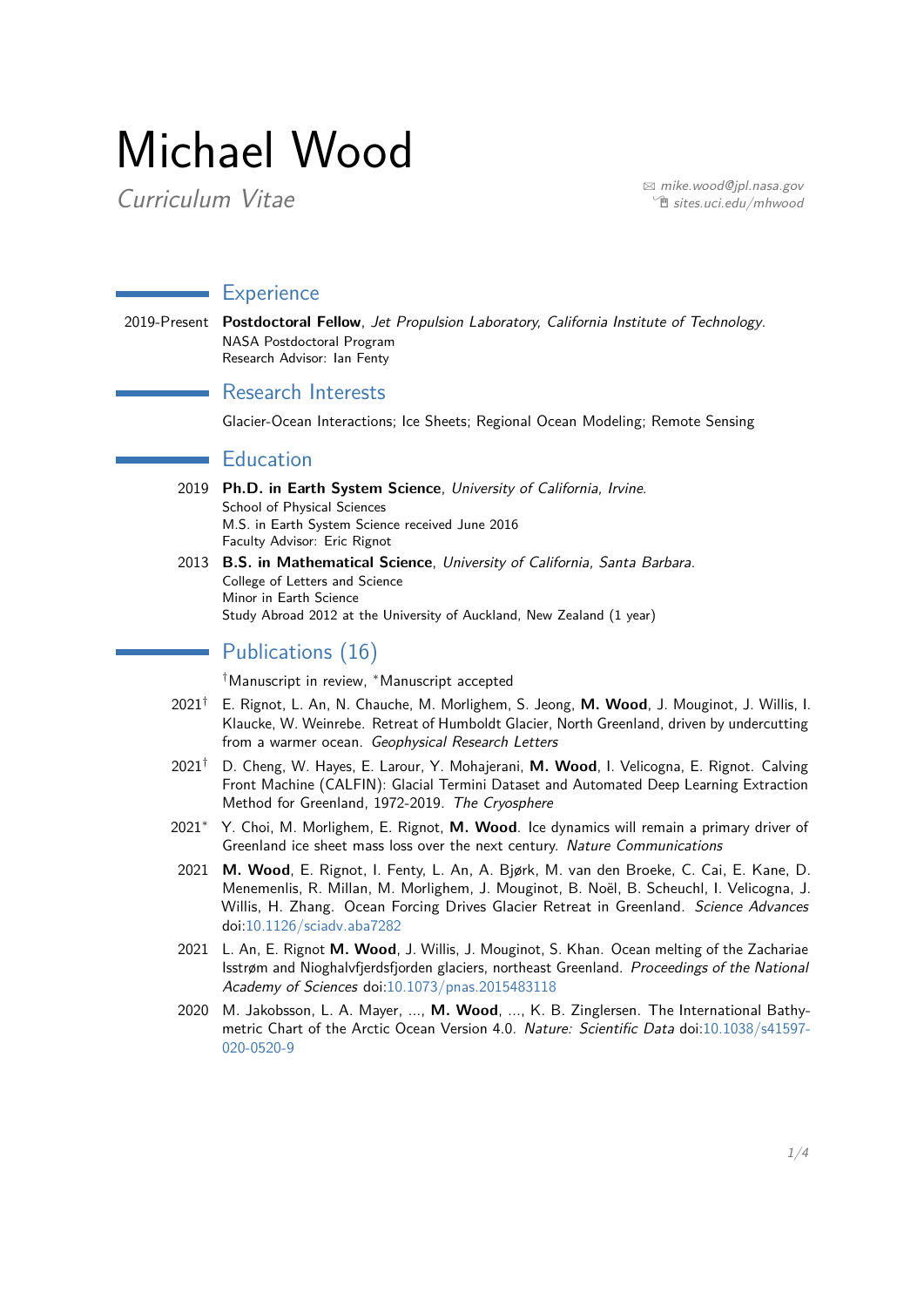- 2019 L. An, E. Rignot, N. Chauché, D. Holland, D. Holland, M. Jakobsson, E. Kane, **M. Wood**, I. Klaucke, M. Morlighem, I. Velicogna, W. Weinrebe, J. Willis. Bathymetry of Southeast Greenland from Ocean Melting Greenland (OMG) Data. Geophysical Research Letters. doi[:10.1029/2019GL083953](https://doi.org/10.1029/2019GL083953)
- 2019 J. Mouginot, E. Rignot, A. Bjørk, M. van den Broeke, R. Millan, M. Morlighem, B. Nöel, B. Scheuchl, **M. Wood**. Forty-six years of Greenland Ice Sheet mass balance from 1972 to 2018. Proceedings of the National Academy of Sciences. doi[:10.1073/pnas.1904242116](https://doi.org/10.1073/pnas.1904242116)
- 2019 M. Morlighem, **M. Wood**, H. Seroussi, Y. Choi, E. Rignot. Modeling the response of Northwest Greenland to enhanced ocean thermal forcing and subglacial discharge. The Cryosphere. doi[:10.5194/tc-13-723-2019](https://doi.org/10.5194/tc-13-723-2019)
- 2019 Y. Mohajerani, **M. Wood**, I. Velicogna, E. Rignot Detection of Glacier Calving Margins with Convolutional Neural Networks: A Case Study. Remote Sensing. doi[:10.3390/rs11010074](https://doi.org/10.3390/rs11010074)
- 2018 Bondzio, J.H., Morlighem, M., Seroussi, H., **Wood, M.H.** and Mouginot, J., Control of ocean temperature on Jakobshavn Isbræ's present and future mass loss. Geophysical Research Letters. doi[:10.1029/2018GL079827](https://doi.org/10.1029/2018GL079827)
- 2018 Y. Choi, M. Morlighem, **M. Wood**, J. Bondzio. Comparison of four calving laws to model Greenland outlet glaciers. The Cryosphere. doi[:10.5194/tc-12-3735-2018](https://doi.org/10.5194/tc-12-3735-2018)
- 2018 **M. Wood**, E. Rignot, I. Fenty, D. Menemenlis, R. Millan, M. Morlighem, J. Mouginot, H. Seroussi. Ocean-induced melt triggers glacier retreat in northwest Greenland. Geophysical Research Letters. doi[:10.1029/2018GL078024](https://doi.org/10.1029/2018GL078024)
- 2018 R. Millan, E. Rignot, A. Bjork,, J. Mouginot, M. Wood, J. Mouginot, M. Morlighem. Vulnerability of Southeast Greenland glaciers to warm Atlantic Water from Operation Ice Bridge and Ocean Melting Greenland data. Geophys. Res. Lett. doi[:10.1002/2017GL076561](https://doi.org/10.1002/2017GL076561)
- 2017 Y. Choi, M. Morlighem, E. Rignot, J. Mouginot, **M. Wood**. Modeling the response of Nioghalvfjerdsfjorden and Zachariae glaciers, Greenland, to ocean forcing over the next century. Geophys. Res. Lett. doi[:10.1002/2017GL075174](https://doi.org/10.1002/2017GL075174)
- 2017 M. Morlighem, C. N. Williams, ... , **M. Wood**, and K. B. Zinglersen. Bedmachine v3: Complete bed topography and ocean bathymetry mapping of greenland from multi-beam echo sounding combined with mass conservation. Geophys. Res. Lett. doi[:10.1002/2017GL074954](https://doi.org/10.1002/2017GL074954)

#### Public Data and Code

2020 **Level 3 Digital Elevation Models of Greenland Glaciers**. Generated from airborne radar data from NASA's Oceans Melting Greenland Campaign Data available on the JPL [Physical Oceanography Distributed Active Archive Center](https://podaac.jpl.nasa.gov/dataset/OMG_L3_ICE_ELEV_GLISTINA) Open-source code available at [github.com/mhwood/glistin](https://github.com/mhwood/glistin)

# Field Work

 $\sim 10$ 

NASA Oceans Melting Greenland - AXCTD Airborne eXpendable CTD Deployment

- 2020 Entire Greenland Coastline (135 flight hours)
- 2019 Northeast, North, and West Greenland (64 flight hours)

#### UCI Torssukataq Fjord Measurements

2018 Torssukataq fjord, West Greenland, June 30 - July 21, 2018. GAMMA Portable Radar Interferometer measurements of Sermeq Avannarleq and Sermeq Kujalleq.

NASA Oceans Melting Greenland - Bathymetry Mapping CTD Measurements and Bathymetry Mapping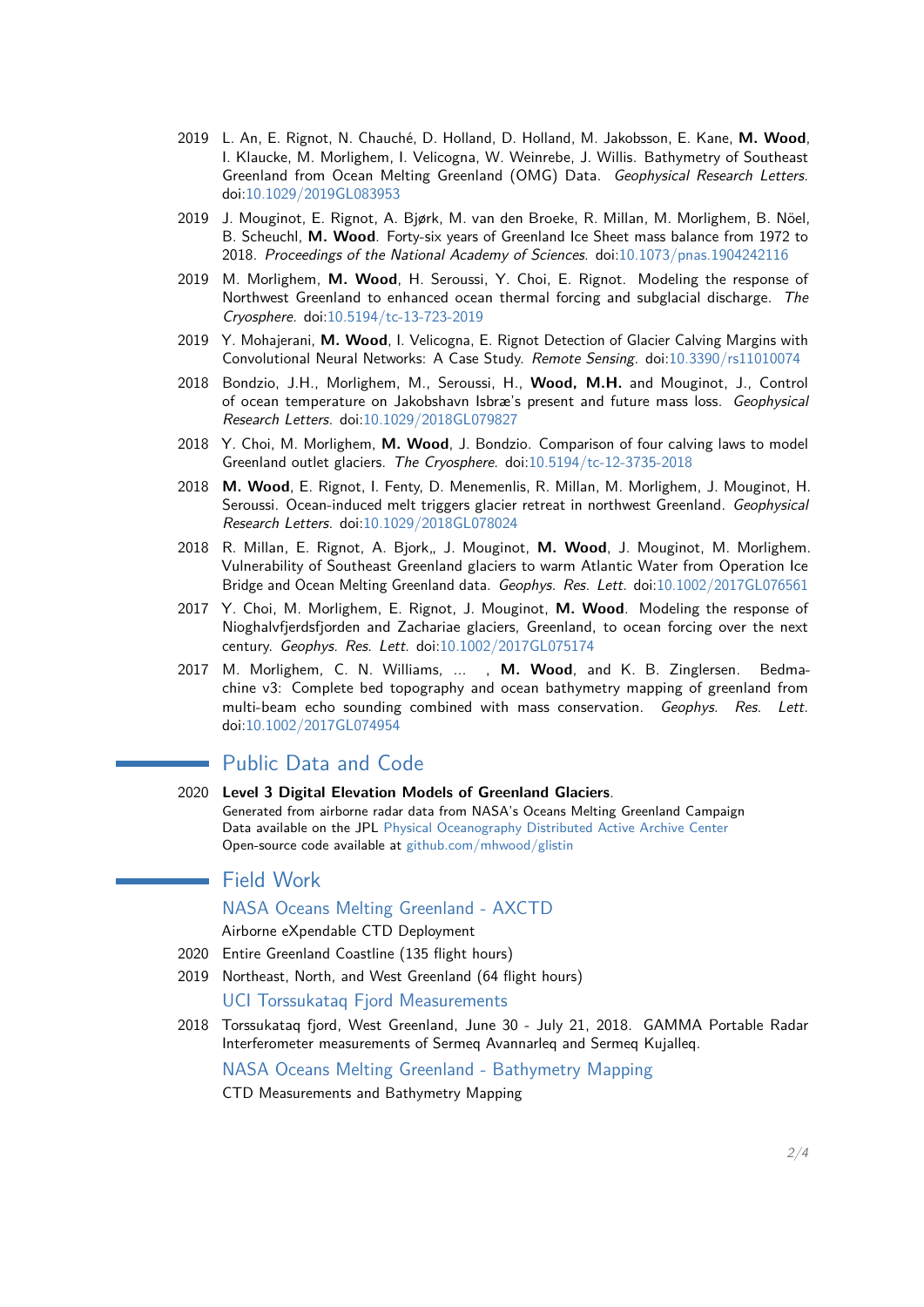- 2017 Northwest Greenland, S/Y Ivilia (14 days at sea)
- 2016 Southeast Greenland, M/V Neptune (30 days at sea)
- 2015 Northwest Greenland, M/V Cape Race (26 days at sea)

Recent Presentations (since 2018) **Talks** 

- 2020 **M. Wood,** I.Fenty, J. Willis. Temporary Decline in Dynamic Thinning at Greenland Glaciers 2016-2020 revealed by GLISTIN-A and ICESat-2 presented at OMG Science Team Meeting, Presented at OMG Science Team Meeting, Virtual Talk, 23 June
- 2020 **M. Wood,** I.Fenty, A. Khazendar, J. Mouginot, H. Seroussi, E. Rignot, J. Willis. Dynamic elevation change on Greenland glaciers 2016-2019 revealed by NASA's GLISTIN-A radar interferometer. Presented at 2020 Program for Arctic Regional Climate Assessment, NASA Goddard Space Flight Center, Greenbelt, MD, 20 Feb.
- 2019 **M. Wood**, E. Rignot, A. Bjørk, I. Fenty, D. Menemenlis, M. Morlighem, J. Mouginot, B. Scheuchl, J. Willis. The modulating effect of ocean thermal forcing on the retreat of Greenland's tidewater glaciers Presented at OMG Science Team Meeting, UC Irvine, Irvine, CA, 12 June
- 2018\* **M. Wood,** E. Rignot, I. Fenty, D. Menemenlis, J. Willis, R. Millan, M. Morlighem, J. Mouginot. Assessing the role of the ocean in the widespread retreat of Greenland's tidewater glaciers over the past three decades. Presented at American Geophysical Union Fall Meeting, Washington D.C. 10-14 Dec.

\*Outstanding Student Paper Award

- 2018 **M. Wood,** E. Rignot, L. An, I. Fenty, D. Menemenlis, R. Millan, M. Morlighem, J. Mouginot. Increased ocean-induced melting triggers glacier retreat in Northwest Greenland. Presented at ECCO Meeting, University of Texas, Austin, TX, 30 Oct.
- 2018 **M. Wood,** E. Rignot, I. Fenty, D. Menemenlis, R. Millan, M. Morlighem, J. Mouginot. Ocean-induced undercutting triggers glacier retreat in Northwest Greenland. Presented at OMG Science Team Meeting, Scripps Institute of Oceanography, San Diego, CA, 13 Jun.
- 2018 **M. Wood,** E. Rignot, I. Fenty, D. Menemenlis, R. Millan, M. Morlighem, J. Mouginot. On the ocean-induced retreat of northwest Greenland glaciers: Insights from Oceans Melting Greenland (OMG) bathymetric mapping in 2017. Presented at Program for Arctic Regional Climate Assessment, NASA Goddard Space Flight Center, Greenbelt, MD, 20 Jan.

#### Posters

- 2019 **M. Wood**, E. Rignot, I. Fenty, J. Mouginot, M. Morlighem, J. Willis. The role of ocean warming in the widespread retreat of Greenland's marine-terminating glaciers. Presented at American Geophysical Union Fall Meeting, San Francisco, C.A., 11-15 Dec.
- 2019 **M. Wood**, E. Rignot, A. Bjørk, I. Fenty, D. Menemenlis, M. Morlighem, J. Mouginot, B. Scheuchl, J. Willis,. The modulating effect of ocean thermal forcing on the retreat of Greenland's tidewater glaciers, Presented at UCI Physical Sciences Alumni Day (Invited), UC Irvine, Irvine, CA, 6 Apr.

### **Service**

#### International Arctic Science Committee

- <span id="page-2-0"></span>Jan 2020 - **Cryosphere Working Group Secretary**. Present Organized agenda for Arctic Summit Science Week 2020 (Akureyri, Iceland) Manuscript Reviews
	- 2020 Journal of Atmospheric and Oceanic Technology (1)